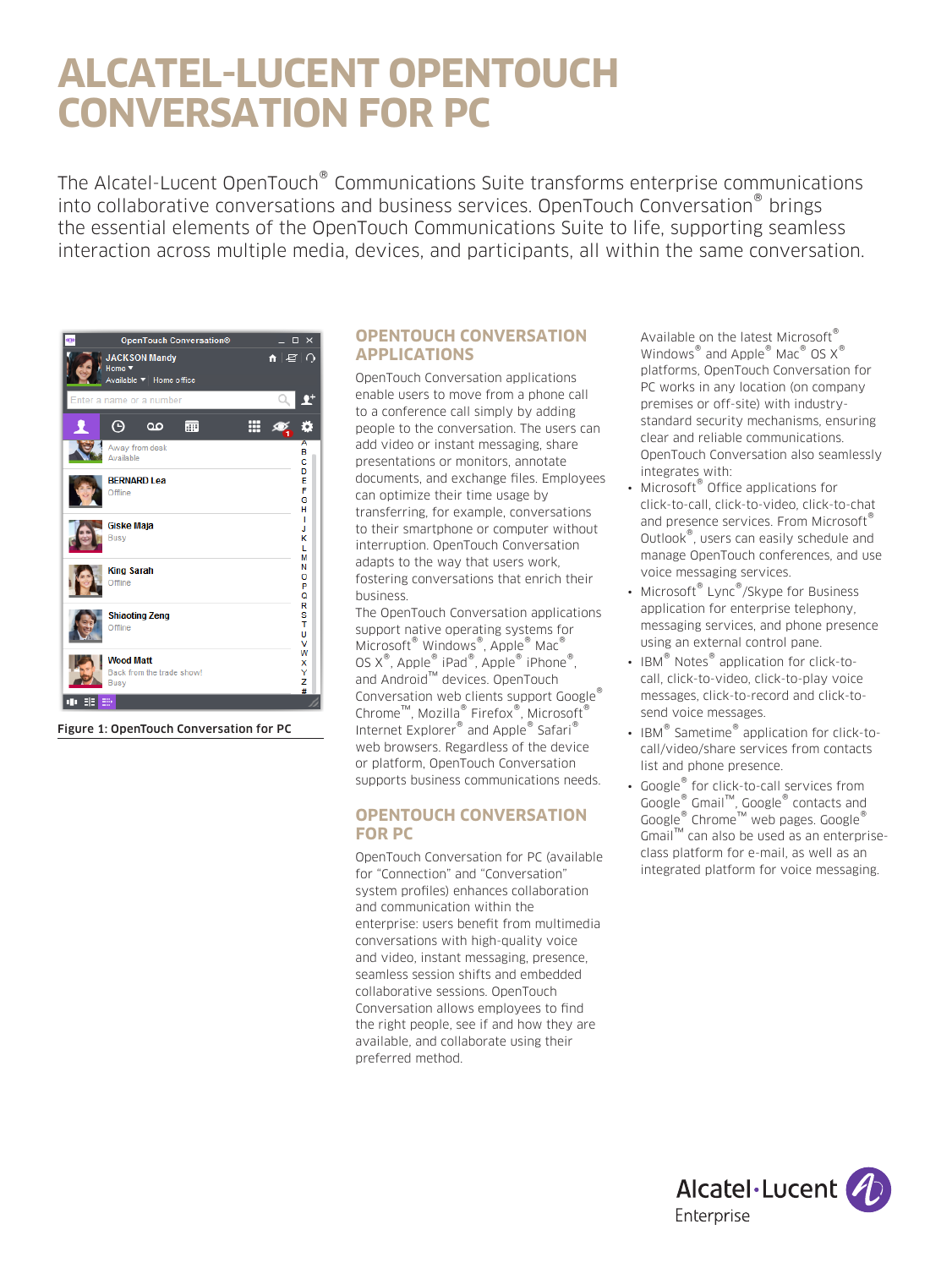| <b>BENEFITS</b>                                                                                |                                                                                                                                                                                                                                                                                                                                                                                                                                                                                                           |
|------------------------------------------------------------------------------------------------|-----------------------------------------------------------------------------------------------------------------------------------------------------------------------------------------------------------------------------------------------------------------------------------------------------------------------------------------------------------------------------------------------------------------------------------------------------------------------------------------------------------|
| Learn and use easily on<br>multiple devices                                                    | Benefit from a familiar and consistent user experience across a variety of devices, enabling users to<br>transition between PC, smartphone and deskphone applications with ease.                                                                                                                                                                                                                                                                                                                          |
| Improve collaboration                                                                          | Improve collaboration and increase efficiency with advanced, streamlined business conversations that<br>can include multiple parties, persistent conversations, content sharing, annotation and high-quality video<br>conferencing.                                                                                                                                                                                                                                                                       |
| Work from anywhere                                                                             | Boost productivity and reduce expenses with quick access to business communication features from<br>any location. Regardless of where they are, users can receive business notification events and access<br>enterprise-grade services, including corporate directory, telephony, conferencing, instant messaging and<br>communication history.                                                                                                                                                           |
| Maintain a single identity                                                                     | Use a single business identity across multiple devices (such as a deskphone, computer, mobile phone, and<br>home phone) to contact employees more efficiently.                                                                                                                                                                                                                                                                                                                                            |
| Stay connected                                                                                 | Enable employees to view their colleagues' availability and select the best way to communicate by<br>initiating a phone call, video call, instant message or e-mail.                                                                                                                                                                                                                                                                                                                                      |
| Collaborate directly from<br>Microsoft®, IBM® and<br>Google <sup>®</sup> business applications | Access OpenTouch capabilities from common Microsoft®, IBM® and Google® desktop applications, including<br>the ability to:<br>· Click-to-initiate voice calls and click-to-play voice messages from contact cards and e-mail when using<br>Microsoft <sup>®</sup> Outlook <sup>®</sup> or IBM <sup>®</sup> Notes <sup>®</sup><br>• Schedule and manage OpenTouch conferences from Microsoft® Outlook®<br>• Complement Microsoft® Lync®/Skype for Business and IBM® Sametime® collaborative workspaces with |
|                                                                                                | enterprise telephony, messaging services and phone presence<br>• Communicate with users from organizations using Microsoft® Lync® 2013<br>• Click-to-initiate voice calls from Google® Gmail™, Google® contacts and Google® Chrome™ web pages                                                                                                                                                                                                                                                             |
| Communicate securely                                                                           | Enable secure communications with colleagues and customers from any location (at the company premises<br>or off-site).                                                                                                                                                                                                                                                                                                                                                                                    |





Figure 2: Control your conversation Figure 3: Use voice, video, chat and content sharing in a conversation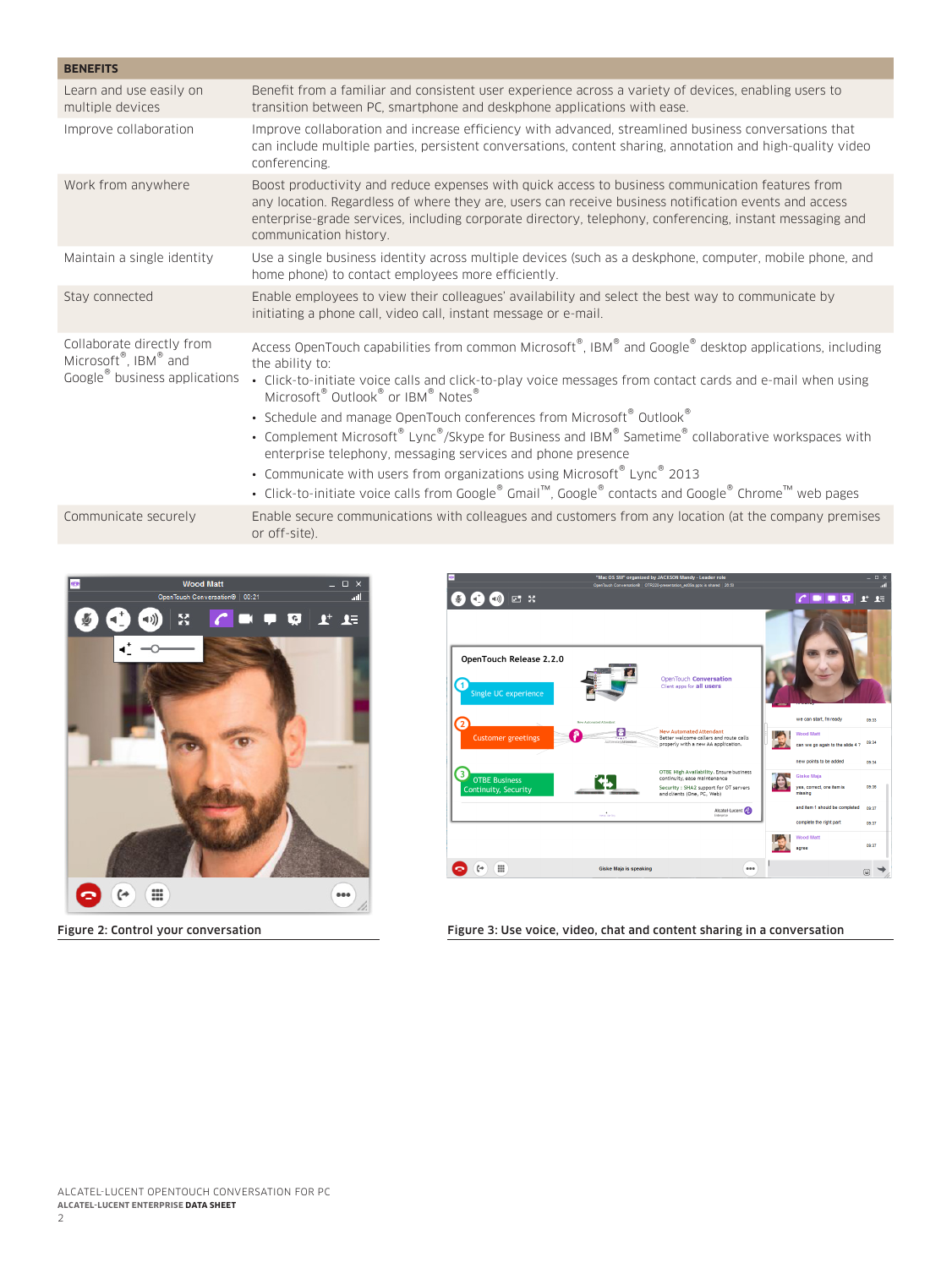# **FEATURES**

OpenTouch Conversation for PC application is linked to either the Conversation or Connection system profile, depending on the end-user provisioning defined at the IT Manager level.

| <b>FEATURES</b>                                                                                                                                                                                                              | <b>CONVERSATION PROFILE</b> | <b>CONNECTION PROFILE</b>               |
|------------------------------------------------------------------------------------------------------------------------------------------------------------------------------------------------------------------------------|-----------------------------|-----------------------------------------|
| <b>Multimedia conversations</b>                                                                                                                                                                                              |                             |                                         |
| Seamlessly add people, voice, video and content to a chat<br>session                                                                                                                                                         | $\checkmark$                | (no video in ad-hoc conversations)      |
| Seamlessly shift a multimedia session between business devices                                                                                                                                                               | $\checkmark$                |                                         |
| <b>Single identity</b>                                                                                                                                                                                                       |                             |                                         |
| Maintain a single business identity, with one phone number,<br>across multiple devices                                                                                                                                       | $\checkmark$                | ✓                                       |
| <b>Contacts</b>                                                                                                                                                                                                              |                             |                                         |
| Search for local (Microsoft® Outlook®, IBM® Notes®) and<br>corporate contacts                                                                                                                                                | ✓                           | ✓                                       |
| Instantly access favorite contacts with a single click-to-call/-<br>video/-chat/-share content                                                                                                                               | $\checkmark$                | ✓<br>(no video)                         |
| Instant messaging and presence                                                                                                                                                                                               |                             |                                         |
| Chat securely with colleagues and corporate contacts, or<br>supported federated contacts (Microsoft® Lync® 2013)                                                                                                             | $\checkmark$                | ✓                                       |
| See the real-time availability of colleagues within (OpenTouch<br>users) and outside (Microsoft® Lync® 2013 users) the enterprise<br>network, and identify what type of communication is most<br>appropriate                 | ✓                           | ✓                                       |
| See calendar presence information (free/busy) of colleagues,<br>based on Microsoft® Exchange calendar information                                                                                                            | $\checkmark$                | ✓                                       |
| <b>Meetings</b>                                                                                                                                                                                                              |                             |                                         |
| Schedule meetings on-the-go using predefined meeting profiles<br>that allow OpenTouch conferencing capabilities to match the<br>type of meeting or event (such as business meeting, webinar,<br>training or conference call) | $\checkmark$                | ✓                                       |
| Use audio, video, chat, and share content                                                                                                                                                                                    | ✓                           | ✓                                       |
| See who is talking                                                                                                                                                                                                           | ✓                           | ✓                                       |
| Add, drop, promote or mute participants                                                                                                                                                                                      | ✓                           | ✓                                       |
| View, conduct and annotate presentations (Microsoft® Office<br>documents, PDFs and bitmap images)                                                                                                                            | ✓                           | ✓                                       |
| View and share monitors                                                                                                                                                                                                      | $\checkmark$                | ✓                                       |
| Download documents                                                                                                                                                                                                           | ✓                           | ✓                                       |
| <b>Conversation Wall</b>                                                                                                                                                                                                     |                             |                                         |
| See past conversations, active conversations and future<br>meetings in a single view                                                                                                                                         | ✓                           | ✓                                       |
| <b>Notifications</b>                                                                                                                                                                                                         |                             |                                         |
| Check new voice messages, missed calls, callback requests and<br>instant messages                                                                                                                                            | ✓<br>(no callback requests) | ✓                                       |
| Voice and video capabilities                                                                                                                                                                                                 |                             |                                         |
| Give the deskphone/phone control over the phone functionality,<br>or use the softphone mode to manage calls                                                                                                                  | $\checkmark$                | ✓                                       |
| Use high-quality communications (HD voice, HD video) to<br>improve personal connections                                                                                                                                      | ✓                           | ✓<br>(no video in ad-hoc conversations) |
| Support multiple devices and multiple call routing                                                                                                                                                                           | $\checkmark$<br>(up to 5)   | ✓<br>(up to 2)                          |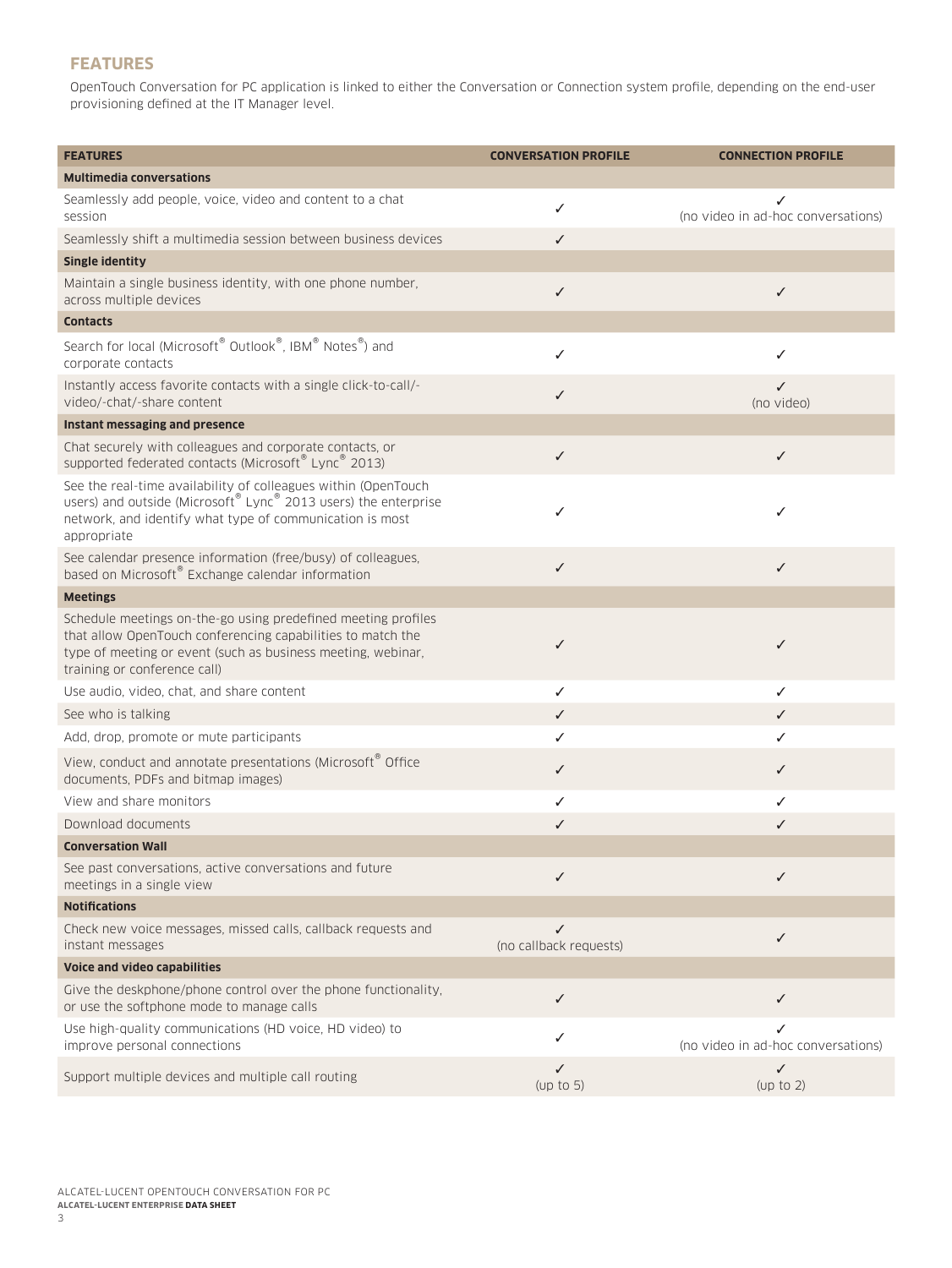| <b>FEATURES</b>                                                                                                                                                                                                                                                                                              | <b>CONVERSATION PROFILE</b> | <b>CONNECTION PROFILE</b>         |
|--------------------------------------------------------------------------------------------------------------------------------------------------------------------------------------------------------------------------------------------------------------------------------------------------------------|-----------------------------|-----------------------------------|
| Voice and video capabilities                                                                                                                                                                                                                                                                                 |                             |                                   |
| Place audio calls, manage (answer, divert) incoming calls, add<br>and drop participants, and use other traditional telephony<br>features (call transfer, call merge, DTMF, call forwarding, call<br>recording, mute on/ mute off, call voicemail system, hold call,<br>retrieve call, leave a voice message) | ✓                           | ✓                                 |
| Place peer-to-peer video calls                                                                                                                                                                                                                                                                               | ✓                           |                                   |
| Manage ad-hoc conversations with an unlimited number of<br>participants (audio and video)                                                                                                                                                                                                                    | ✓                           | 3-party conference call, no video |
| Delegate calls (Manager/Assistant service)                                                                                                                                                                                                                                                                   | ✓                           |                                   |
| Supervise users of a group and pick up calls                                                                                                                                                                                                                                                                 | ✓                           |                                   |
| Seamlessly move conversations between devices with a single<br>click                                                                                                                                                                                                                                         | ✓                           | ✓                                 |
| Manage communications preferences and reachability using call<br>routing profiles effortlessly and while on the move                                                                                                                                                                                         | ✓                           | ✓                                 |
| Use integrated call control features for Plantronics® and Jabra®<br>audio devices, including call answer/end, volume control and<br>synchronized mute                                                                                                                                                        | ✓                           | ✓                                 |
| <b>Visual voicemail</b>                                                                                                                                                                                                                                                                                      |                             |                                   |
| Display and manage voice messages as easily as e-mail using a<br>visual voicemail interface that allows messages to be selected,<br>played or deleted in any order                                                                                                                                           | $\checkmark$                | $\checkmark$                      |
| Microsoft® integration                                                                                                                                                                                                                                                                                       |                             |                                   |
| Click-to-initiate voice calls, video calls and instant messages,<br>and display presence information when using Microsoft® Office<br>applications                                                                                                                                                            | ✓                           | ✓<br>(no video)                   |
| Use Outlook® for scheduling conferences (invitees receive an<br>e-mail invitation or Outlook® appointment that includes a link to<br>the conference), playing and recording voice messages                                                                                                                   | ✓                           | ✓                                 |
| Complement Lync <sup>®</sup> /Skype for Business with enterprise<br>telephony, video, content sharing, messaging services and phone<br>presence                                                                                                                                                              | ✓                           | ✓<br>(no video)                   |
| Communicate with users from organizations using Microsoft®<br>Lync <sup>®</sup> 2013 thanks to the OpenTouch federation                                                                                                                                                                                      | ✓                           | ✓                                 |
| <b>IBM</b> <sup>®</sup> integration                                                                                                                                                                                                                                                                          |                             |                                   |
| Use Notes <sup>®</sup> for initiating voice and video calls, as well as for<br>playing and recording voice messages                                                                                                                                                                                          | ✓                           | ✓<br>(no video)                   |
| Complement the Sametime® collaborative workspace with<br>enterprise telephony, video, content sharing, messaging services<br>and phone presence                                                                                                                                                              | ✓                           | ✓<br>(no video)                   |
| Google <sup>®</sup> integration                                                                                                                                                                                                                                                                              |                             |                                   |
| Click-to-initiate voice calls from Google® Gmail™, Google®<br>contacts and Google® Chrome™ web pages                                                                                                                                                                                                         | ✓                           | ✓                                 |
| Use Google® Gmail™ as an enterprise class platform for e-mail,<br>as well as an integrated platform for voice messaging                                                                                                                                                                                      | ✓                           | ✓                                 |
| Secure access to corporate infrastructure                                                                                                                                                                                                                                                                    |                             |                                   |
| Reverse proxy support                                                                                                                                                                                                                                                                                        | $\checkmark$                | ✓                                 |
| Session border controller (SBC) support                                                                                                                                                                                                                                                                      | ✓                           | ✓                                 |
| Virtual private network (VPN) support                                                                                                                                                                                                                                                                        | ✓                           | ✓                                 |
| <b>High availability support</b>                                                                                                                                                                                                                                                                             |                             |                                   |
| For OpenTouch Business Edition and OpenTouch Multimedia<br>Services                                                                                                                                                                                                                                          |                             | $\checkmark$                      |